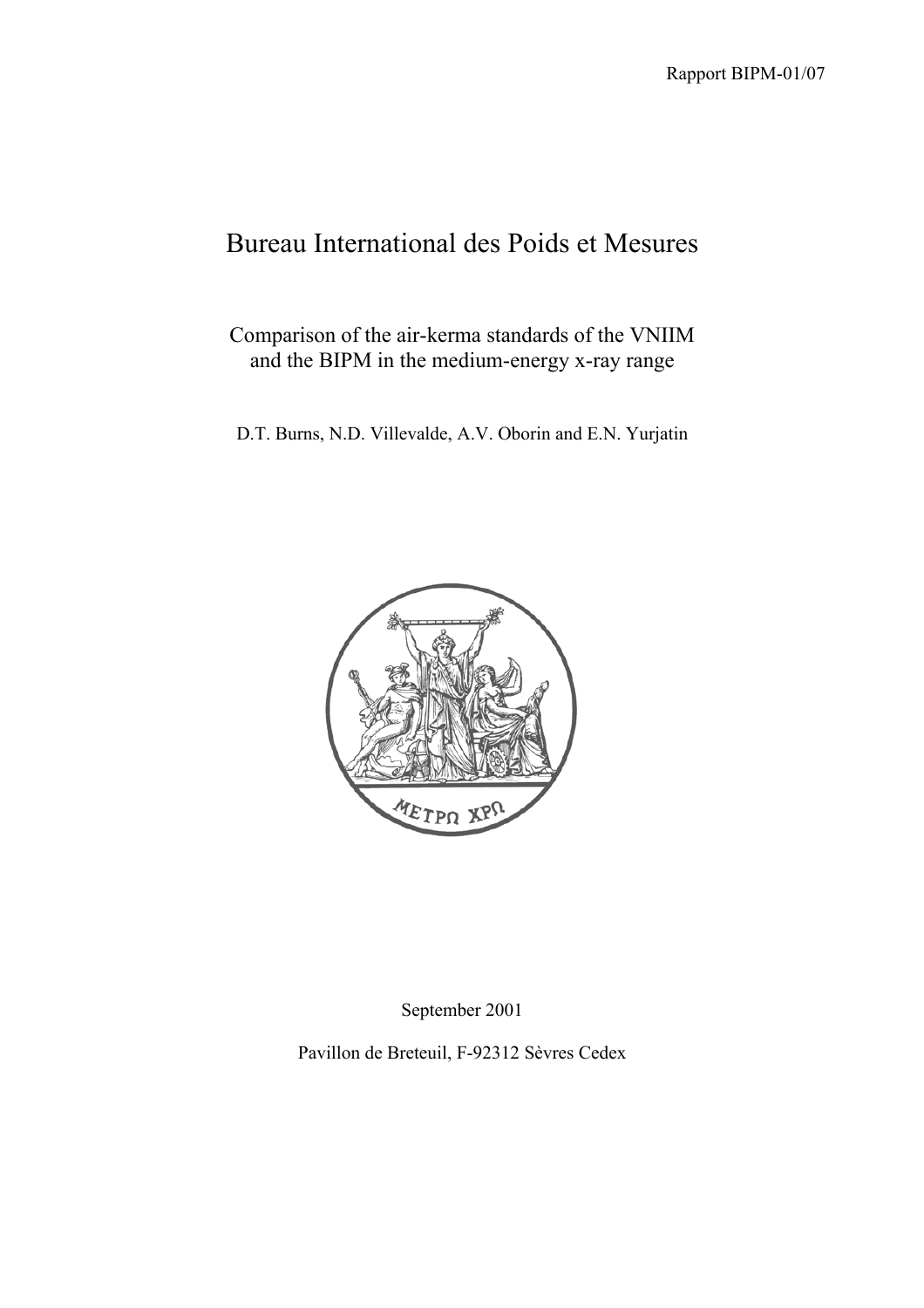# **Comparison of the air-kerma standards of the VNIIM and the BIPM in the medium-energy x-ray range**

D.T. Burns, N.D. Villevalde\*, A.V. Oborin\* and E.N. Yurjatin\*

Bureau International des Poids et Mesures, F-92312 Sèvres Cedex \*D.I. Mendeleyev Institute for Metrology, Moskovski Prospekt 19, 198005 St. Petersburg, Russian Federation

**Abstract** An indirect comparison has been made between the airkerma standards of the VNIIM and the BIPM in the medium-energy x-ray range. The results show the standards to be in agreement within the stated uncertainty.

#### **1. Introduction**

An indirect comparison has been made between the air-kerma standards of the D.I. Mendeleyev Institute for Metrology (VNIIM), Russia, and the Bureau International des Poids et Mesures (BIPM) in the x-ray range from 100 kV to 250 kV. A cavity ionization chamber of type PTW M300001 was used as the transfer instrument. The measurements at the BIPM took place in December 1998 and those at the VNIIM in November 1998 and February 1999, using the reference conditions recommended by the CCRI [1].

#### **2. Determination of the air-kerma rate**

For a free-air ionization chamber standard with measuring volume *V*, the air-kerma rate is determined by the relation

$$
\dot{K} = \frac{I}{\rho_{\text{air}}V} \frac{W_{\text{air}}}{e} \frac{1}{1 - g_{\text{air}}} \prod_{i} k_{i}
$$
\n(1)

where  $\rho_{\text{air}}$  is the density of air under reference conditions, *I* is the ionization current under the same conditions,  $W_{air}$  is the mean energy expended by an electron of charge  $e$  to produce an ion pair in air,  $g_{air}$  is the mean fraction of the initial electron energy lost by bremsstrahlung production in air, and  $\Pi$   $k_i$  is the product of the correction factors to be applied to the standard.

The values used for the physical constants  $\rho_{air}$  and  $W_{air}/e$  are given in Table 1. For use with this dry-air value for  $\rho_{air}$ , the ionization current *I* must be corrected for humidity and for the difference between the density of the air of the measuring volume at the time of measurement and the value given in the table<sup>1</sup>.

# **3. Details of the standards**

 $\overline{a}$ 

Both free-air chamber standards are of the conventional parallel-plate design. The measuring volume  $V$  is defined by the diameter of the defining aperture and the length of the collecting region. The BIPM air-kerma standard is described in [2]. Details of the VNIIM standard, which has not previously been compared with the BIPM standard, are given in [3]. The main dimensions, the measuring volume and the polarizing voltage for each chamber are shown in Table 2.

<sup>&</sup>lt;sup>1</sup> For an air temperature  $T \sim 293$  K, air pressure *P* and relative humidity  $\sim 50$  % in the measuring volume, this involves a temperature correction  $T/T_0$ , a pressure correction  $P_0/P$ , a humidity correction  $k_h = 0.9980$ , and the factor 1.0002 to account for the change in the compressibility of dry air between  $T \sim 293$  K and  $T_0 = 273.15$  K.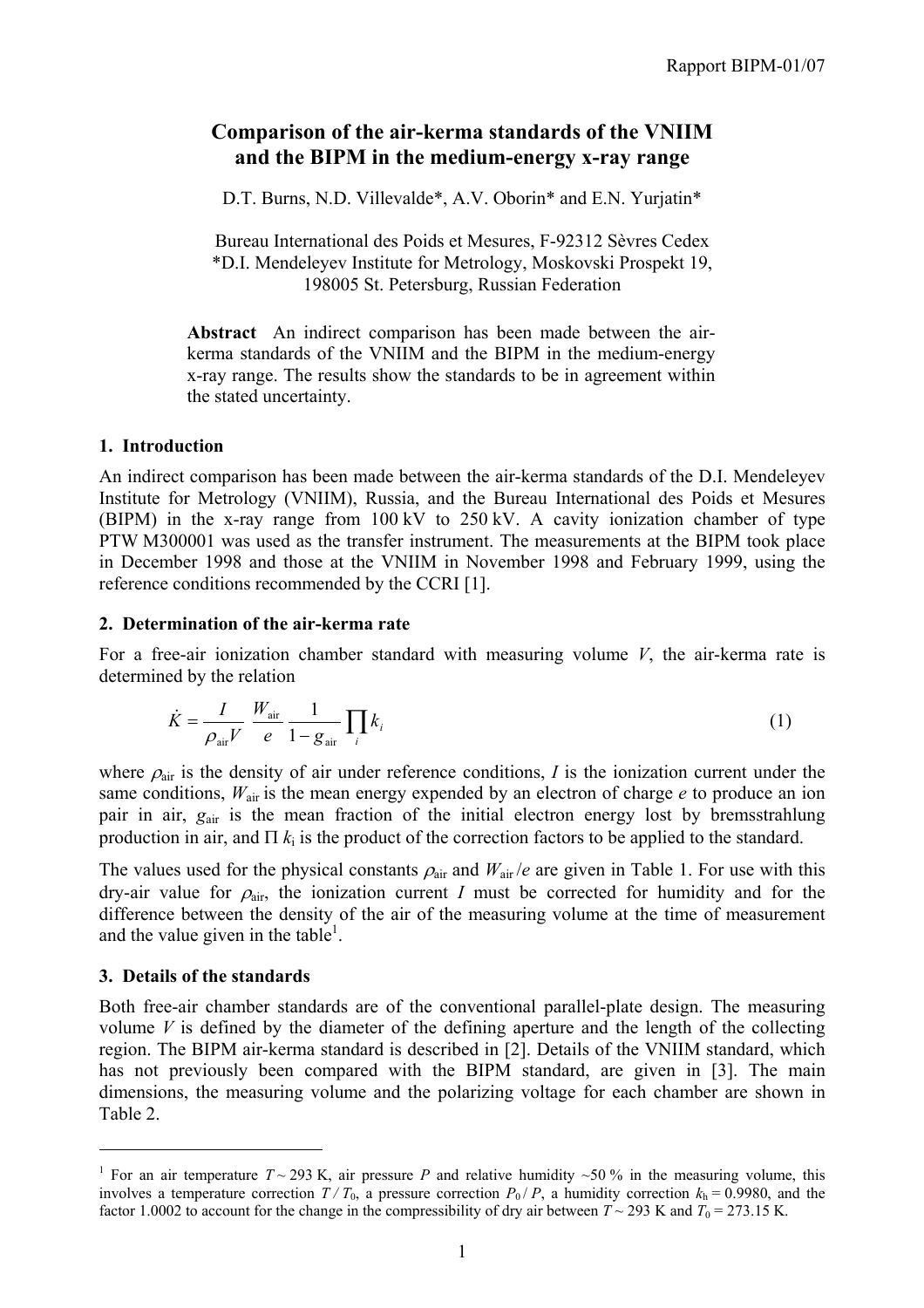| Constant             | Value                     | $u_i$  |
|----------------------|---------------------------|--------|
| $\mathrm{O_{air}}^+$ | 1.2930 kg m <sup>-3</sup> | 0.0001 |
| $W_{\rm air}/e$      | 33.97 J $C^{-1}$          | 0.0015 |

**Table 1. Physical constants used in the determination of the air-kerma rate**

 $\ddot{\tau}$  *u<sub>i</sub>* is the relative standard uncertainty.

 $\pm$  Density of dry air at  $T_0 = 273.15$  K and  $P_0 = 101$  325 Pa.

| Standard                           | <b>BIPM</b> | <b>VNIIM</b> |
|------------------------------------|-------------|--------------|
| Aperture diameter / mm             | 9.939       | 16.007       |
| Air path length / mm               | 281.5       | 448.7        |
| Collecting length / mm             | 60.004      | 100.233      |
| Electrode separation / mm          | 180         | 300          |
| Collector width / mm               | 200         | 300          |
| Measuring volume / mm <sup>3</sup> | 4655.4      | 20171        |
| Polarizing voltage / V             | 4000        | 4000         |

**Table 2. Main characteristics of the standards**

#### **4. The transfer instruments**

#### *4.1 Determination of the calibration coefficient for a transfer instrument*

The air-kerma calibration coefficient  $N_K$  for a transfer instrument is given by the relation

$$
N_K = \frac{\dot{K}}{I_{\text{tr}}} \tag{2}
$$

where  $\dot{K}$  is the air-kerma rate determined by the standard using (1) and  $I_{tr}$  is the ionization current measured by the transfer instrument and the associated current-measuring system. The current *I*tr is corrected to the standard conditions of air temperature, pressure and relative humidity chosen for the comparison ( $T = 293.15$  K,  $P = 101325$  Pa and  $h = 50\%$ ).

To derive a comparison result from the calibration coefficients  $N_{K,BIPM}$  and  $N_{K,NM}$  measured, respectively, at the BIPM and at a national measurement institute (NMI), differences in the radiation qualities must be taken into account. Normally, each quality used for the comparison has the same generating potential at each institute, but the half-value layers (HVLs) may differ. A radiation quality correction factor  $k<sub>Q</sub>$  is derived for each comparison quality  $Q$ . This corrects the calibration coefficient  $N_{K>NM}$  determined at the NMI into one which applies at the 'equivalent' BIPM quality and is derived by interpolation of the  $N_{K,NMI}$  values in terms of log(HVL). The comparison result at each quality is then taken as

$$
R_{K,\text{NMI}} = \frac{k_{\text{Q}} N_{K,\text{NMI}}}{N_{K,\text{BIPM}}} \tag{3}
$$

In practice, the half-value layers normally differ by only a small amount and  $k<sub>Q</sub>$  is close to unity.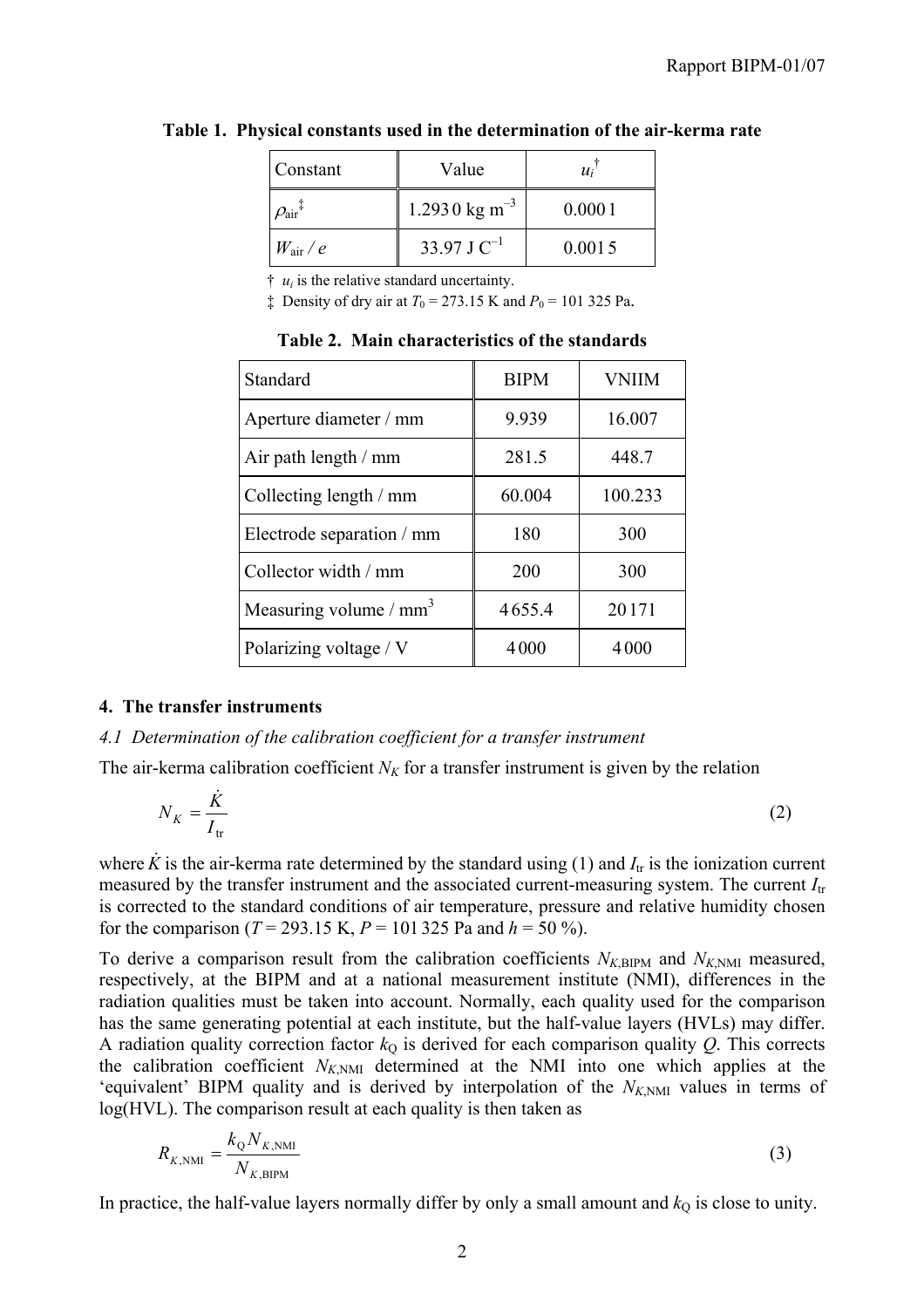#### *4.2 Details of the transfer instrument*

A thimble-type cavity ionization chamber belonging to the VNIIM was used as the transfer instrument for the comparison. Its main characteristics are given in Table 3. The reference point for the chamber was taken to be on the cylindrical axis 13 mm from the chamber tip. The chamber was oriented so that the line marked on the chamber stem faced the source.

| Chamber<br>type                                 | <b>PTW</b><br>M300001 |
|-------------------------------------------------|-----------------------|
| Serial number                                   | 0109                  |
| Geometry                                        | thimble               |
| External diameter / mm                          | 7.00                  |
| Wall material                                   | Graphite-coated PMMA  |
| Wall thickness / mm                             | 0.425                 |
| Nominal volume $/cm3$                           | 0.6                   |
| Polarizing voltage / V                          | $-300$                |
| Typical polarity correction $k_{\text{pol,tr}}$ | 1.0004                |

**Table 3. Main characteristics of the transfer chamber**

# **5. Calibration at the BIPM**

# *5.1 BIPM irradiation facility and reference radiation qualities*

The BIPM medium-energy x-ray laboratory houses a constant-potential generator and a tungsten-anode x-ray tube with an inherent filtration of 2.3 mm aluminium. Both the generating potential and the tube current are stabilized using feedback systems constructed at the BIPM; this results in a very high stability and obviates the need for a transmission current monitor. The radiation qualities used in the range from 100 kV to 250 kV are those recommended by the CCRI [1] and are given in Table 4.

The irradiation area is temperature controlled at around 20 °C and is stable over the duration of a calibration to better than  $0.1 \degree C$ . Two thermistors, calibrated to a few mK, measure the temperature of the ambient air and the air inside the BIPM standard (which is controlled around 25 °C). Air pressure is measured by means of a calibrated barometer positioned at the height of the beam axis. The relative humidity is controlled within the range 47 % to 53 % and consequently no humidity correction is applied to the current measured using transfer instruments.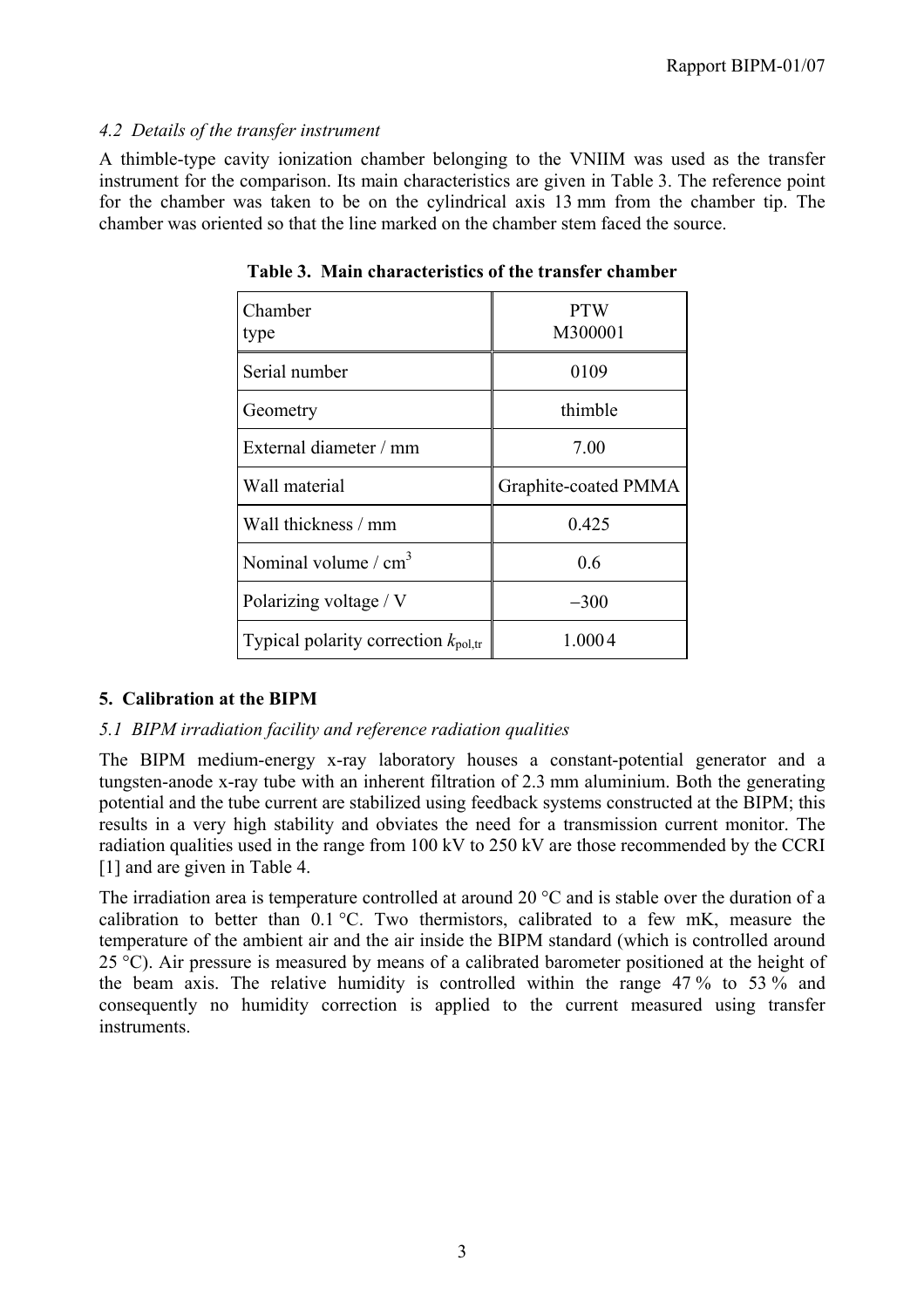# *5.2 BIPM standard and correction factors*

The defining plane of the aperture of the BIPM standard was positioned at 1 200 mm from the radiation source, with a reproducibility of 0.03 mm. The standard was aligned on the beam axis to an estimated uncertainty of 0.1 mm. The beam diameter in the reference plane is 105 mm for all radiation qualities; an off-axis displacement of 0.1 mm changes the measured current by no more than  $3 \times 10^{-4}$  in relative value at 100 kV.

During the calibration of the transfer chamber, measurements using the BIPM standard were made at both polarities to correct for any polarity effect in the standard. The measured difference was  $8 \times 10^{-4}$  at 100 kV and around  $3 \times 10^{-4}$  at the other radiation qualities. The leakage current for the BIPM standard, relative to the ionization current, was measured to be around  $2 \times 10^{-4}$ .

The correction factors applied to the ionization current measured at each radiation quality using the BIPM standard, together with their associated uncertainties, are given in Table 5.

| Generating potential / kV                           | 100    | 135    | 180    | 250    |
|-----------------------------------------------------|--------|--------|--------|--------|
| Additional Al filtration / mm                       | 1.2032 |        |        |        |
| Additional Cu filtration / mm                       |        | 0.2321 | 0.4847 | 1.5701 |
| Al HVL / mm                                         | 4.027  |        |        |        |
| Cu HVL / mm                                         | 0.148  | 0.494  | 0.990  | 2.500  |
| $\mu$ <sub>air</sub> <sup>†</sup> / m <sup>-1</sup> | 0.0355 | 0.0235 | 0.0198 | 0.0172 |
| $\dot{K}_{\text{BIPM}}$ / mGy s <sup>-1</sup>       | 0.21   | 0.20   | 0.29   | 0.38   |

**Table 4. Characteristics of the BIPM reference radiation qualities**

† Air-attenuation coefficient at 293.15 K and 100 kPa, measured at the BIPM for an air path length of 100 mm.

**Table 5. Correction factors for the BIPM standard**

| Generating potential / kV        | 100    | 135    | 180    | 250    | $u_{iA}$                 | $u_{iB}$ |
|----------------------------------|--------|--------|--------|--------|--------------------------|----------|
| Air attenuation $k_a^{\dagger}$  | 1.0100 | 1.0066 | 1.0056 | 1.0049 | 0.0003                   | 0.0001   |
| Scattered radiation $k_{\rm sc}$ | 0.9948 | 0.9962 | 0.9967 | 0.9969 | $\blacksquare$           | 0.0007   |
| Electron loss $k_e$              | 1.0000 | 1.0023 | 1.0052 | 1.0078 | $\overline{\phantom{a}}$ | 0.0010   |
| Ion recombination $k_s$          | 1.0005 | 1.0005 | 1.0005 | 1.0005 | 0.0002                   | 0.0001   |
| Field distortion $k_d$           | 1.0000 | 1.0000 | 1.0000 | 1.0000 |                          | 0.0007   |
| Aperture edge transmission $k_1$ | 0.9999 | 0.9998 | 0.9997 | 0.9996 | $\blacksquare$           | 0.0001   |
| Wall transmission $k_p$          | 1.0000 | 1.0000 | 0.9999 | 0.9988 | 0.0001                   |          |
| Humidity $k_h$                   | 0.9980 | 0.9980 | 0.9980 | 0.9980 |                          | 0.0003   |
| $1-g_{\text{air}}$               | 0.9999 | 0.9999 | 0.9998 | 0.9997 |                          | 0.0001   |

† Nominal values for 293.15 K and 100 kPa; each measurement is corrected using the air density measured at the time.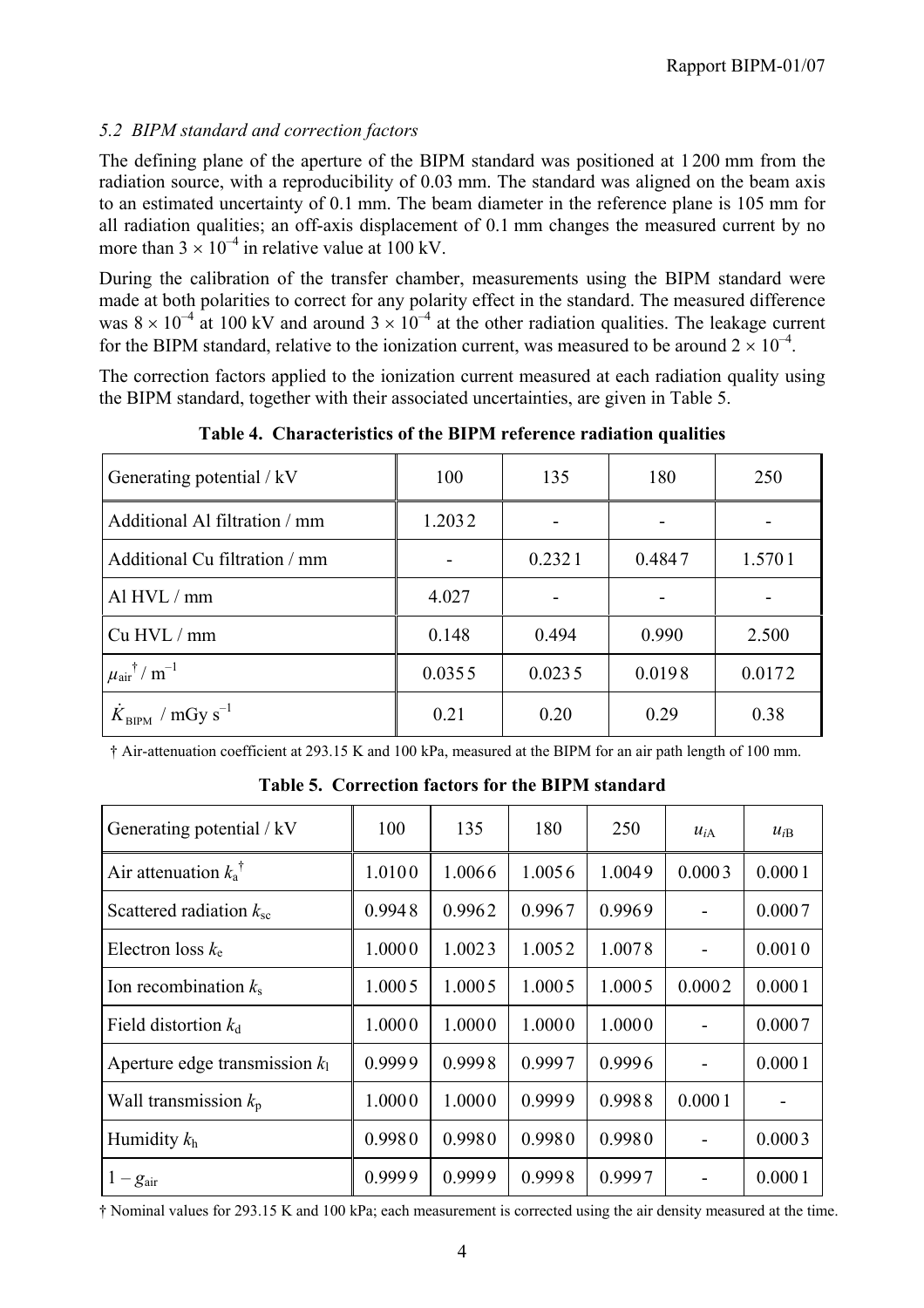The factors  $k_a$  correct for the attenuation of the x-ray fluence along the air path between the reference plane and the centre of the collecting volume. They are evaluated using the measured air-attenuation coefficients  $\mu_{air}$  given in Table 4. In practice, the values used for  $k_a$  take account of the temperature and pressure of the air in the standard at the time of the measurements. Ionization current measurements (both for the standard and for transfer chambers) are also corrected for changes in air attenuation arising from variations in the temperature and pressure of the ambient air between the radiation source and the reference plane.

# *5.3 Transfer chamber positioning and calibration at the BIPM*

The reference point for each chamber was positioned in the reference plane, with a reproducibility of 0.03 mm. The transfer chamber was aligned on the beam axis to an estimated uncertainty of 0.1 mm.

The leakage current was measured before and after each series of ionization current measurements and a correction made using the mean value. The relative leakage current for the transfer chamber was typically  $1 \times 10^{-4}$ .

The relative standard uncertainty of the mean of each of two series of ten measurements at each radiation quality was typically  $2 \times 10^{-4}$  for the transfer chamber, although the repeatability was poorer, typically  $4 \times 10^{-4}$ .

# **6. Calibration at the VNIIM**

# *6.1 VNIIM irradiation facility and reference radiation qualities*

The medium-energy x-ray facility at the VNIIM is an ISOVOLT-400 industrial unit, with a tungsten-anode x-ray tube having an inherent filtration of around 4 mm aluminium. The stability of the generating potential is typically  $3 \times 10^{-3}$  in relative value. The x-ray output is monitored by means of a transmission ionization chamber whose aluminium mylar windows introduce a filtration of  $2.136$  mg cm<sup>-2</sup>. The typical relative standard uncertainty of short-term current measurents using the VNIIM standard, relative to the transmission monitor current, is typically  $5 \times 10^{-4}$ ; the longer-term reproducibility of the monitor is around  $8 \times 10^{-4}$ . The characteristics of the VNIIM realization of the CCRI comparison qualities [1] are given in Table 6.

| Generating potential / kV                         | 100    | 135    | 180    | 250    |
|---------------------------------------------------|--------|--------|--------|--------|
| Additional Al filtration / mm                     |        | 1.670  | 0.761  | 0.761  |
| Additional Cu filtration / mm                     |        | 0.101  | 0.265  | 1.291  |
| Al HVL / mm                                       | 4.120  |        |        |        |
| Cu HVL / mm                                       |        | 0.490  | 0.982  | 2.496  |
| $\mu_{\text{air}}$ <sup>†</sup> / m <sup>-1</sup> | 0.0310 | 0.0222 | 0.0198 | 0.0171 |
| $\dot{K}_{\text{VNIIM}}$ / mGy s <sup>-1</sup>    | 0.44   | 0.49   | 0.83   | 1.13   |

† Air attenuation coefficient at 293.15 K and 100 kPa, measured at the VNIIM for an air path length of 150 mm.

Two calibrated platinum resistance thermometers are used to measure the ambient air temperature, one positioned close to the transfer chamber and the second close to the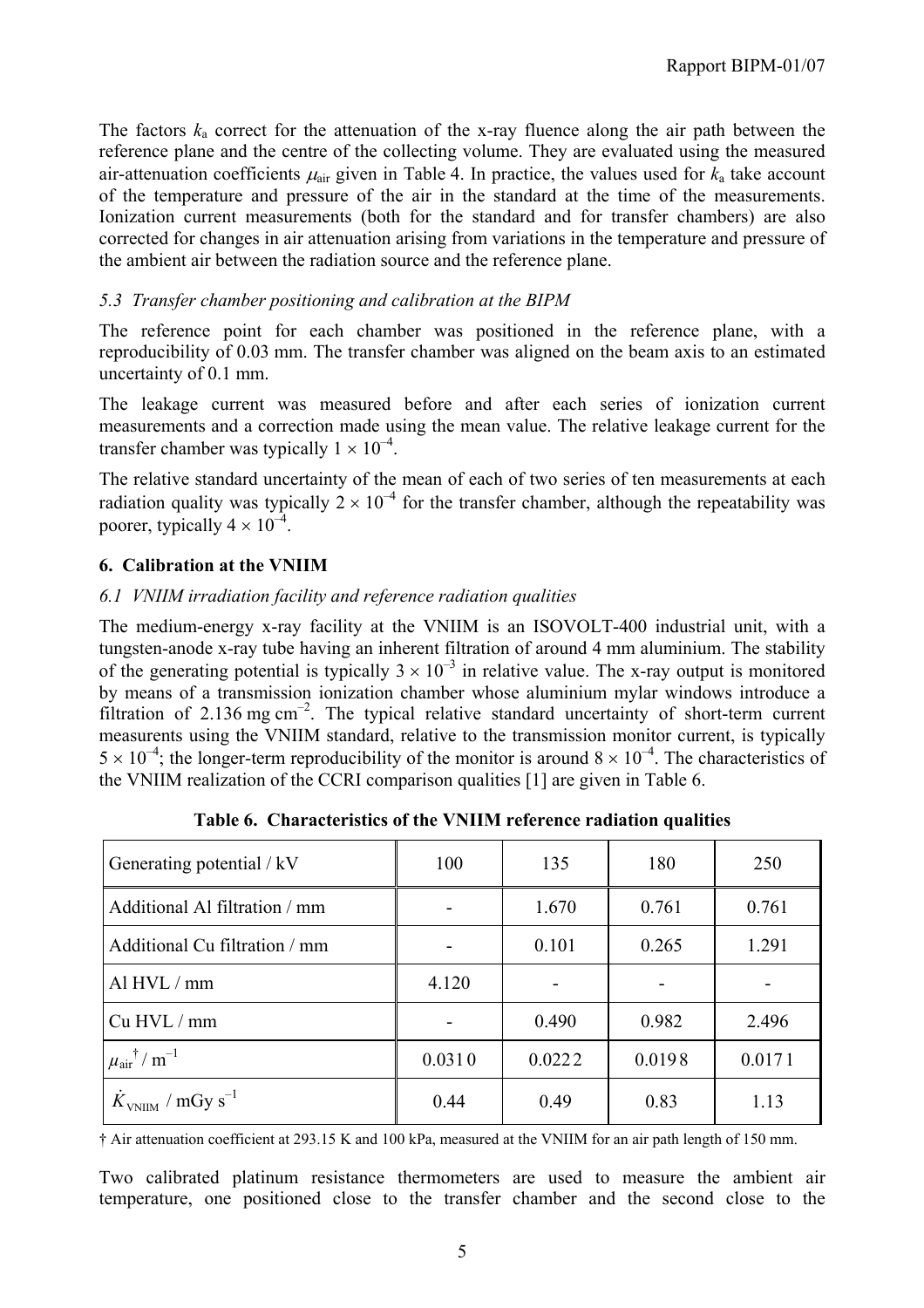transmission monitor. Air pressure is recorded using a calibrated barometer positioned at the height of the beam axis. The relative humidity in the VNIIM measurement area is controlled within the range 42 % to 50 %. No humidity correction is applied to the transfer chamber current measurements.

# *6.2 VNIIM standard and correction factors*

The reference plane for the VNIIM standard was positioned at 1 000 mm from the radiation source, with a reproducibility of 0.05 mm. The standard was aligned on the beam axis to an estimated uncertainty of 0.2 mm. The beam diameter in the reference plane is 95 mm for all radiation qualities; an off-axis displacement of 0.2 mm changes the measured current in relative terms by no more than  $5 \times 10^{-4}$  at 100 kV.

During the calibration of the transfer chambers, measurements using the VNIIM standard were made at both polarities to correct for any polarity effect in the standard. The measured difference was typically  $4 \times 10^{-4}$  in relative value. The relative leakage current was measured to be less than  $2 \times 10^{-4}$ .

The correction factors applied to the ionization current measured at each radiation quality using the VNIIM standard, together with their associated uncertainties, are given in Table 7.

| Generating potential / kV        | 100    | 135    | 180    | 250    | $u_{iA}$       | $u_{iB}$ |
|----------------------------------|--------|--------|--------|--------|----------------|----------|
| Air attenuation $k_a^{\dagger}$  | 1.0140 | 1.0100 | 1.0089 | 1.0077 | 0.0003         | 0.0001   |
| Scattered radiation $k_{\rm sc}$ | 0.9949 | 0.9956 | 0.9963 | 0.9964 | $\blacksquare$ | 0.0010   |
| Electron loss $k_e$              | 1.0000 | 1.0000 | 1.0016 | 1.0030 | $\blacksquare$ | 0.0010   |
| Ion recombination $k_s$          | 1.0009 | 1.0010 | 1.0035 | 1.0044 | 0.0002         | 0.0002   |
| Field distortion $k_d$           | 1.0000 | 1.0000 | 1.0000 | 1.0000 | $\blacksquare$ | 0.0005   |
| Aperture edge transmission $k_1$ | 0.9999 | 0.9997 | 0.9997 | 0.9996 | $\blacksquare$ | 0.0001   |
| Wall transmission $k_{p}$        | 1.0000 | 1.0000 | 1.0000 | 1.0000 | 0.0001         |          |
| Humidity $k_h$                   | 0.9980 | 0.9980 | 0.9980 | 0.9980 | $\blacksquare$ | 0.0003   |
| $1-g_{\text{air}}$               | 0.9999 | 0.9999 | 0.9998 | 0.9997 | -              | 0.0001   |

**Table 7. Correction factors for the VNIIM standard**

† Nominal values for 293.15 K and 100 kPa; each measurement is corrected using the air density measured at the time.

The correction factor  $k_a$  is evaluated using the measured air-attenuation coefficients  $\mu_{air}$  given in Table 6. In practice, the values used for *k*a take account of the temperature and pressure of the air in the standard at the time of the measurements. Ionization measurements (standard and transfer chambers) are also corrected for variations in the temperature and pressure of the ambient air between the radiation source and the reference plane.

#### *6.3 Transfer chamber positioning and calibration at the VNIIM*

The reference point for the transfer chamber was positioned at the reference distance, with a reproducibility of 0.05 mm. Alignment on the beam axis was to an estimated uncertainty of 0.1 mm.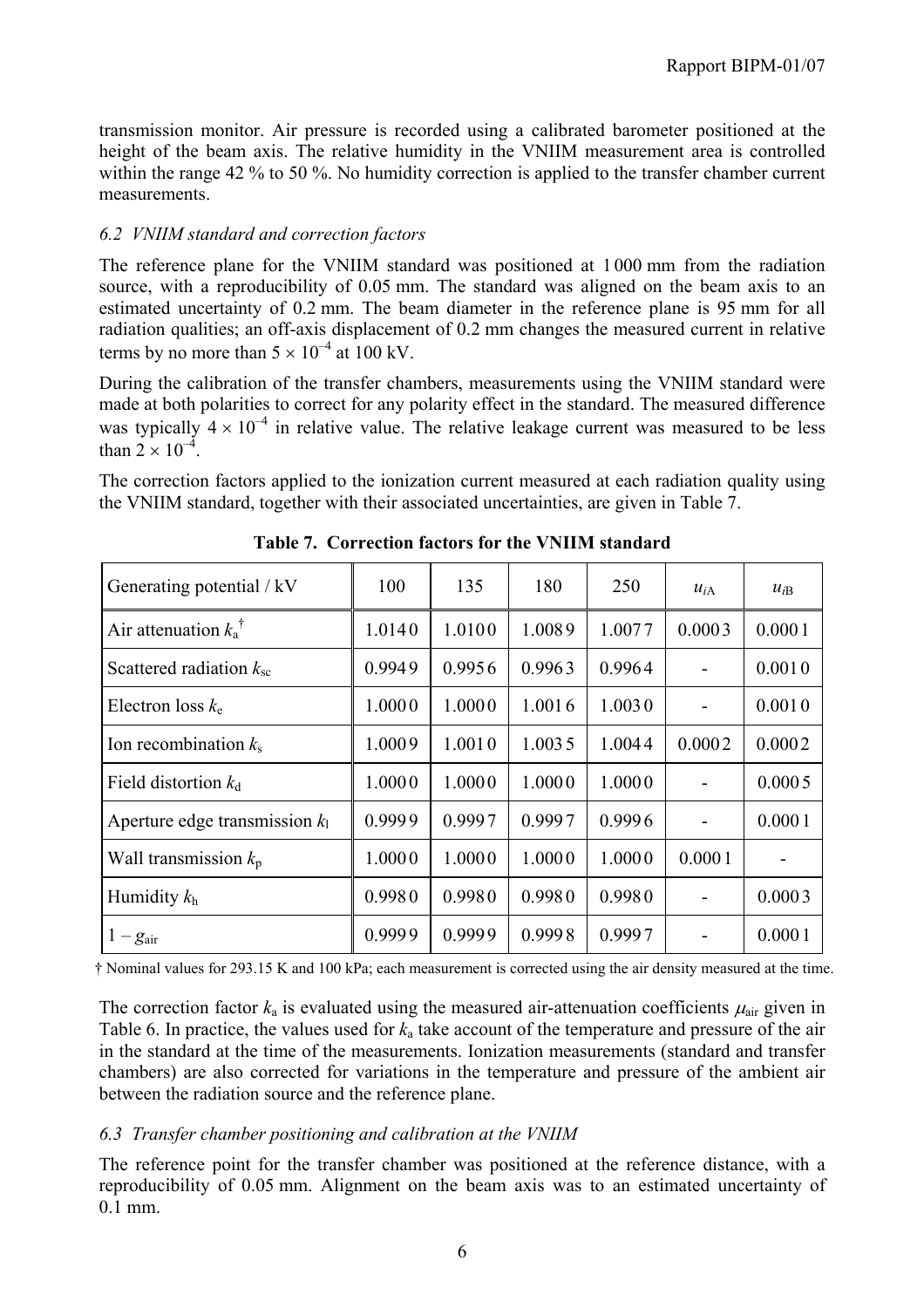The leakage current of the transfer chamber was measured before and after each series of ionization current measurements and a correction made using the mean value. The relative leakage current was typically  $2 \times 10^{-4}$ .

The relative standard uncertainty of the mean of three series of thirteen measurements at each radiation quality was typically  $3 \times 10^{-4}$ .

#### **7. Additional corrections to transfer chamber measurements**

#### *7.1 Ion recombination, polarity and beam non-uniformity*

As can be seen from Tables 4 and 6, the air-kerma rates at the VNIIM are two to three times higher than those at the BIPM. Thus volume recombination effects will be greater for the transfer chamber calibrations at the VNIIM; recombination corrections  $k_{\text{str}}$  were determined experimentally at the VNIIM to be 1.000 0, 1.000 0, 1.000 4 and 1.000 8 for the four comparison qualities 100 kV, 135 kV, 180 kV and 250 kV, respectively. From these, the corresponding correction factors 1.000 0, 1.000 0, 1.000 1 and 1.000 3, respectively, were derived for the BIPM qualities by scaling according to the air-kerma rates given in Tables 4 and 6. Initial recombination effects were assumed to be negligible. The uncertainty arising from this treatment of ion recombination effects is estimated to be  $1 \times 10^{-4}$  in relative value.

The transfer chamber was used with the same polarity at each laboratory and so no corrections  $k_{\text{pol tr}}$  are applied for polarity effects in the transfer chamber. From the typical value for the polarity effect in PTW M300001 chamber types given in Table 3, a relative uncertainty of  $1 \times 10^{-4}$  is estimated.

No correction  $k_{\text{m,tr}}$  is applied at either laboratory for the radial non-uniformity of the radiation field. For small cylindrical transfer chambers the effect will be very small, less than  $1 \times 10^{-4}$  in relative value.

# *7.2 Radiation quality correction factors kQ*

As noted in Section 4.1, slight differences in radiation qualities may require a correction factor  $k<sub>0</sub>$ . However, from Tables 4 and 6 it is evident that the radiation qualities at the BIPM and at the VNIIM are very closely matched in terms of HVL and so the correction factor  $k_0$  is taken to be unity for all qualities, with a negligible uncertainty.

#### **8. Uncertainties**

The uncertainties associated with the primary standards are listed in Table 8, those for the transfer chamber calibrations in Table 9 and those for the comparison results in Table 10.

The relative combined standard uncertainty  $u_c$  of the comparison result  $R_{K}$ <sub>VNIIM</sub> takes into account correlations in the type B uncertainties associated with the physical constants and the humidity correction. Correlations between the BIPM and VNIIM values for  $k_e$  and  $k_{sc}$  are not taken into account, although these are derived from the same basic data.

#### **9. Results and discussion**

The calibration coefficients determined at the BIPM and at the VNIIM are given in Table 11. For the 100 kV, 135 kV and 180 kV qualities, the pre- and post-comparison calibrations at the VNIIM agree at a level which is consistent with the uncertainties associated with chamber positioning, ionization current measurements and transmission monitor stability. However, the calibrations at 250 kV show a relative change of  $2.5 \times 10^{-3}$ .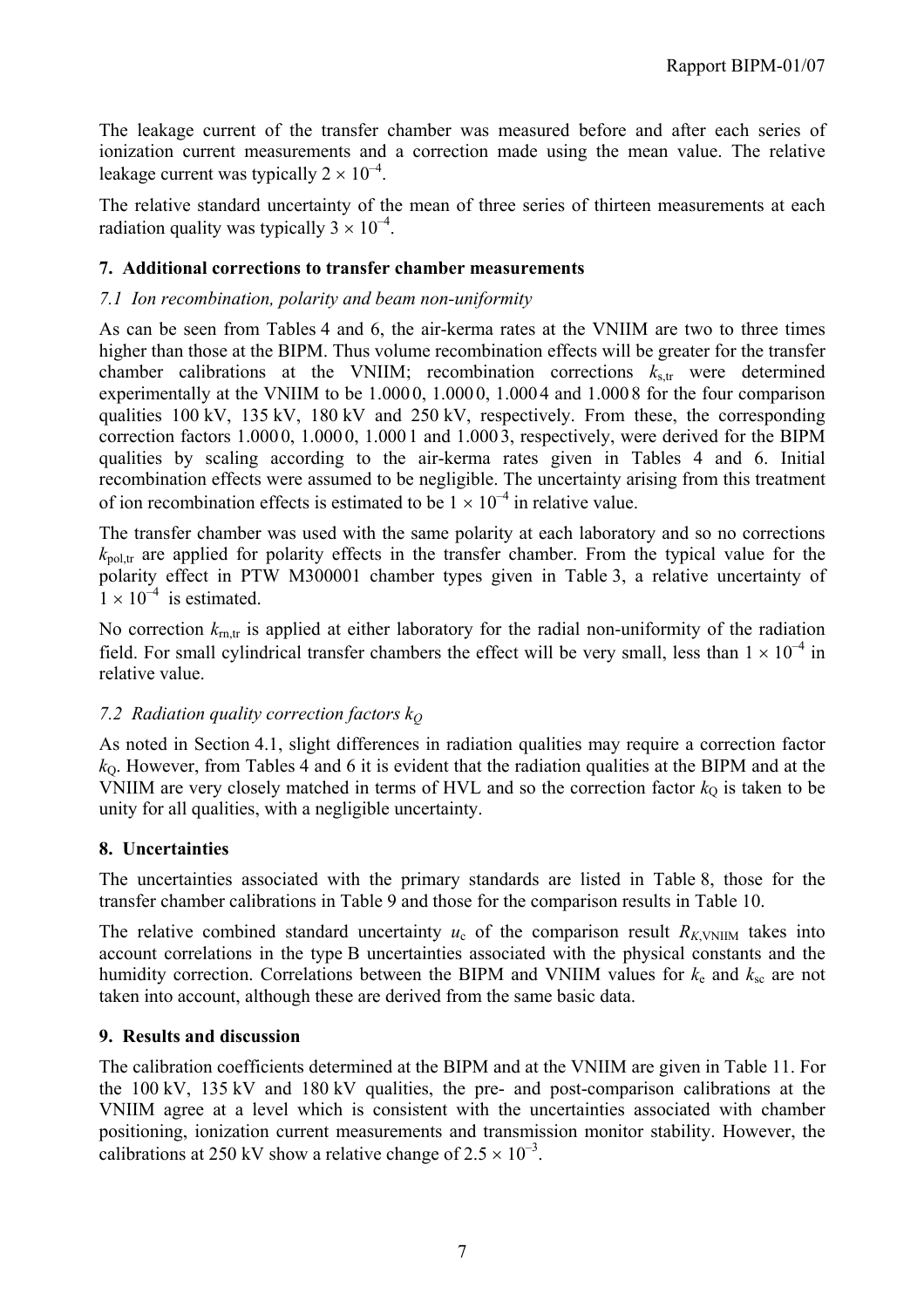| Standard                          | <b>BIPM</b>      |          | <b>VNIIM</b> |          |  |
|-----------------------------------|------------------|----------|--------------|----------|--|
| Relative standard uncertainty     | $u_{iA}$         | $u_{iB}$ | $u_{iA}$     | $u_{iB}$ |  |
| Ionization current                | 0.0003           | 0.0002   |              | 0.0002   |  |
| Volume                            | 0.0001           | 0.0005   |              | 0.0005   |  |
| Positioning                       | 0.0001<br>0.0001 |          | 0.0002       | 0.0002   |  |
| Correction factors (excl. $k_h$ ) | 0.0004           | 0.0014   | 0.0004       | 0.0015   |  |
| Humidity $k_h$                    |                  | 0.0003   |              | 0.0003   |  |
| Physical constants                | 0.0015           |          |              | 0.0015   |  |
| $\dot{K}_{\rm std}$               | 0.0005           | 0.0021   | 0.0007       | 0.0022   |  |

**Table 8. Uncertainties associated with the standards**

|  | Table 9. Uncertainties associated with the calibration of the transfer chambers |  |  |  |  |  |  |
|--|---------------------------------------------------------------------------------|--|--|--|--|--|--|
|--|---------------------------------------------------------------------------------|--|--|--|--|--|--|

| Institute                                |                  | <b>BIPM</b> | <b>VNIIM</b> |          |  |
|------------------------------------------|------------------|-------------|--------------|----------|--|
| Relative standard uncertainty            | $u_{iA}$         | $u_{iB}$    |              | $u_{iB}$ |  |
| $\dot{K}_{\rm std}$                      | 0.0005           | 0.0021      | 0.0007       | 0.0022   |  |
| Positioning of transfer chamber          | 0.0001<br>0.0001 |             | 0.0002       | 0.0002   |  |
| $I_{tr}$                                 | 0.0004           | 0.0002      | 0.0003       | 0.0002   |  |
| Stability of transmission monitor        |                  |             | 0.0008       |          |  |
| Radial non-uniformity $k_{\text{rn,tr}}$ |                  | 0.0003      |              | 0.0005   |  |
| $N_{K,\mathrm{std}}$                     | 0.0007           | 0.0021      | 0.0011       | 0.0023   |  |

| Table 10. Uncertainties associated with the comparison results |  |  |  |
|----------------------------------------------------------------|--|--|--|
|                                                                |  |  |  |

| Relative standard uncertainty          | $u_{iA}$       | $u_{iB}$           |
|----------------------------------------|----------------|--------------------|
| $N_{K,\text{VNIIM}}/N_{K,\text{BIPM}}$ | 0.0013         | $0.0022^{\dagger}$ |
| $k_{\rm s,tr}$                         |                | 0.0001             |
| $k_{\text{pol,tr}}$                    |                | 0.0001             |
| $R_{K, VNIIM}$                         | 0.0013         | 0.0022             |
|                                        | $u_c = 0.0026$ |                    |

† Takes account of correlations in type B uncertainties.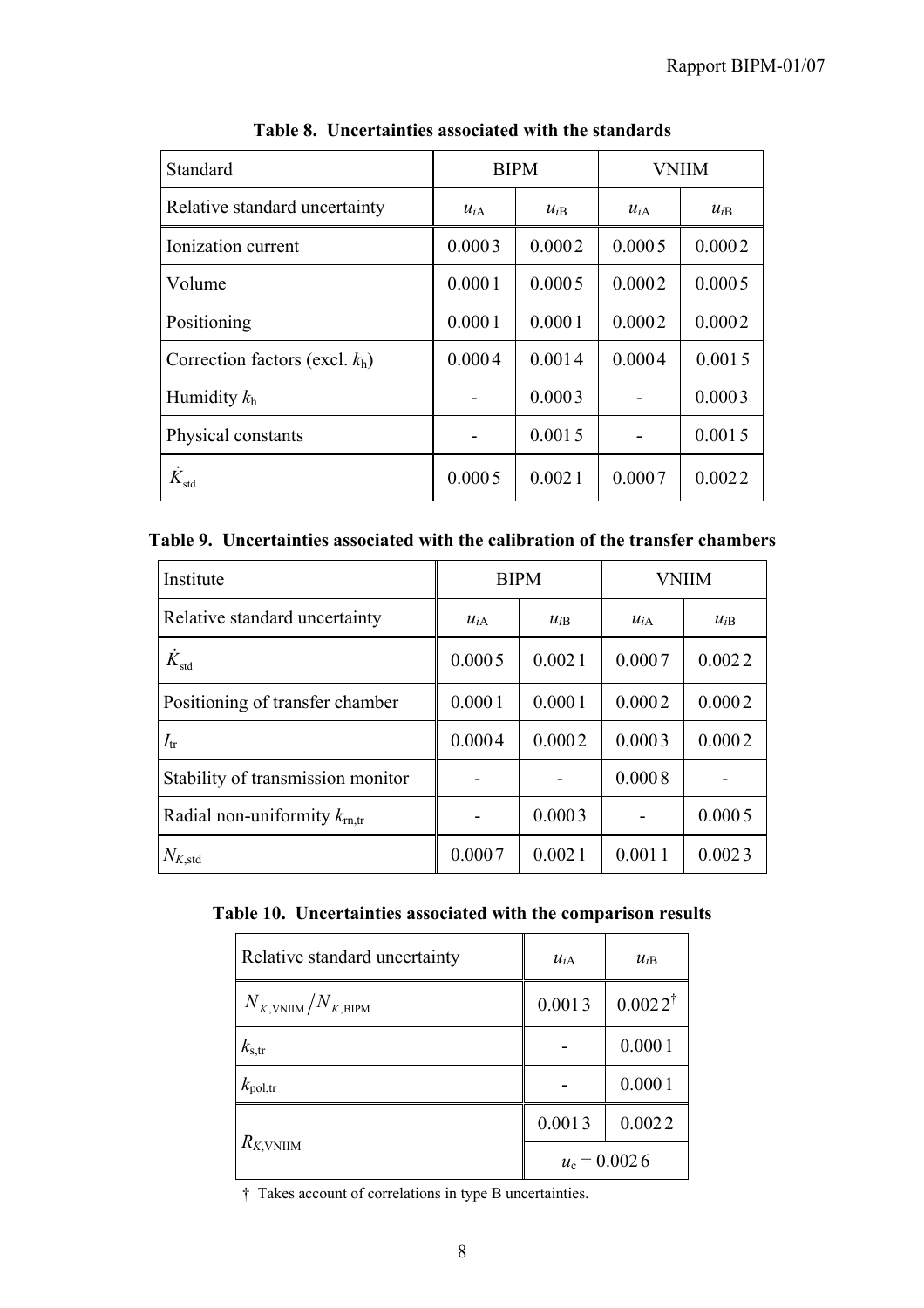The comparison results  $R_{K, VNIIM}$  are also given in Table 11. General agreement between the standards is observed, the mean result for the four qualities being 0.9982 (standard uncertainty of the distribution  $8 \times 10^{-4}$ ). The deviation from unity of this mean value is consistent with the stated comparison uncertainty of  $2.6 \times 10^{-3}$  (Table 10). No significant trend with radiation quality is observed, except perhaps for the result at 180 kV which is notably higher.

| Generating potential / kV                                  | 100    | 135    | 180    | 250    |
|------------------------------------------------------------|--------|--------|--------|--------|
| $N_{K, \text{VNIIM}}$ (pre-comp) / Gy $\mu \text{C}^{-1}$  | 48.19  | 48.09  | 48.28  | 48.32  |
| $N_{K,\text{BIPM}}/Gy \mu C^{-1}$                          | 48.27  | 48.19  | 48.30  | 48.47  |
| $N_{K, \text{VNIIM}}$ (post-comp) / Gy $\mu \text{C}^{-1}$ | 48.15  | 48.10  | 48.28  | 48.44  |
| $R_{K, VNIIM}$                                             | 0.9979 | 0.9980 | 0.9996 | 0.9981 |

**Table 11. Calibration coefficients for the transfer chamber**

In an attempt to explain the higher comparison result for the 180 kV quality, several possibilities were considered. Values for the correction factors  $k_e$  and  $k_{sc}$  for both standards have recently been calculated by Burns [4] using the Monte Calro Code EGSnrc [5]. Table 12 shows the values obtained and the effect of including these in the present comparison. No improvement is observed; the results are farther from unity and consistency with radiation quality is no better.

| Generating potential / kV                      | 100    | 135    | 180    | 250    |
|------------------------------------------------|--------|--------|--------|--------|
| Monte Carlo $k_e$ for VNIIM standard           | 1.0000 | 1.0000 | 1.0008 | 1.0025 |
| Monte Carlo $k_e$ for BIPM standard            | 1.0000 | 1.0015 | 1.0048 | 1.0087 |
| Monte Carlo $k_{\rm sc}$ for VNIIM standard    | 0.9927 | 0.9938 | 0.9945 | 0.9958 |
| Monte Carlo $k_{\rm sc}$ for BIPM standard     | 0.9952 | 0.9959 | 0.9964 | 0.9974 |
| Revised $R_{K, VNIIM}$ if these values adotped | 0.9953 | 0.9973 | 0.9977 | 0.9956 |

**Table 12. Analysis of comparison results using revised correction factors**

A second quality-dependent effect was considered. The corrections for ion recombination determined at the VNIIM (using the 1 / *I vs* 1 / *V* method) are significantly different from those which one would calculate for the VNIIM standard following the work of Boutillon [6]. A reevaluation using [6] gives values for *k*s of 1.002 0, 1.002 2, 1.003 0, 1.003 8, respectively, the use of which leads to the revised comparison results  $0.9990$ ,  $0.9992$ ,  $0.9991$  and  $0.9975$ , respectively. Bearing in mind the large change in the pre- and post-comparison calibrations for the 250 kV quality, this set of results may be considered to be more satisfactory. However, when combined with the new Monte Carlo values for correction factors, this improvement is lost and no strong conclusions can be drawn. It should be emphasized that Monte Carlo correction factors have not as yet been adopted by either institute and so the comparison results stand as those given in bold in Table 11.

A summary of the results of BIPM comparisons of air-kerma standards for medium-energy xrays, including the present comparison, is presented in Figure 1.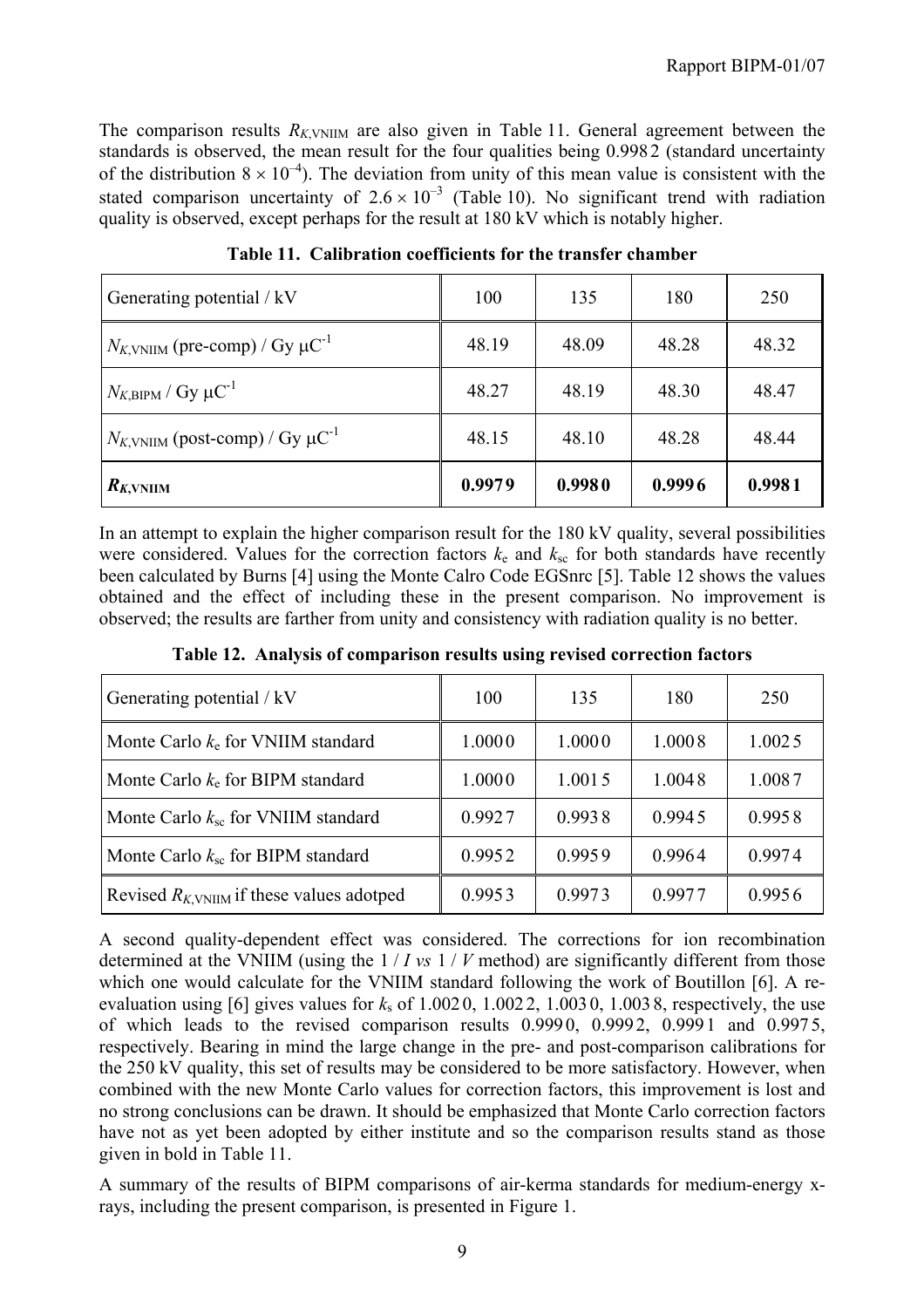

Figure 1. Results of BIPM medium-energy x-ray comparisons, expressed as the ratio  $R_{K,\text{NMI}}$ of the air-kerma rate detemined by the standard of the national metrology institute (NMI) to that determined by the BIPM standard. For NMIs that have compared more than once with the BIPM, only the results of the most recent comparison are included.